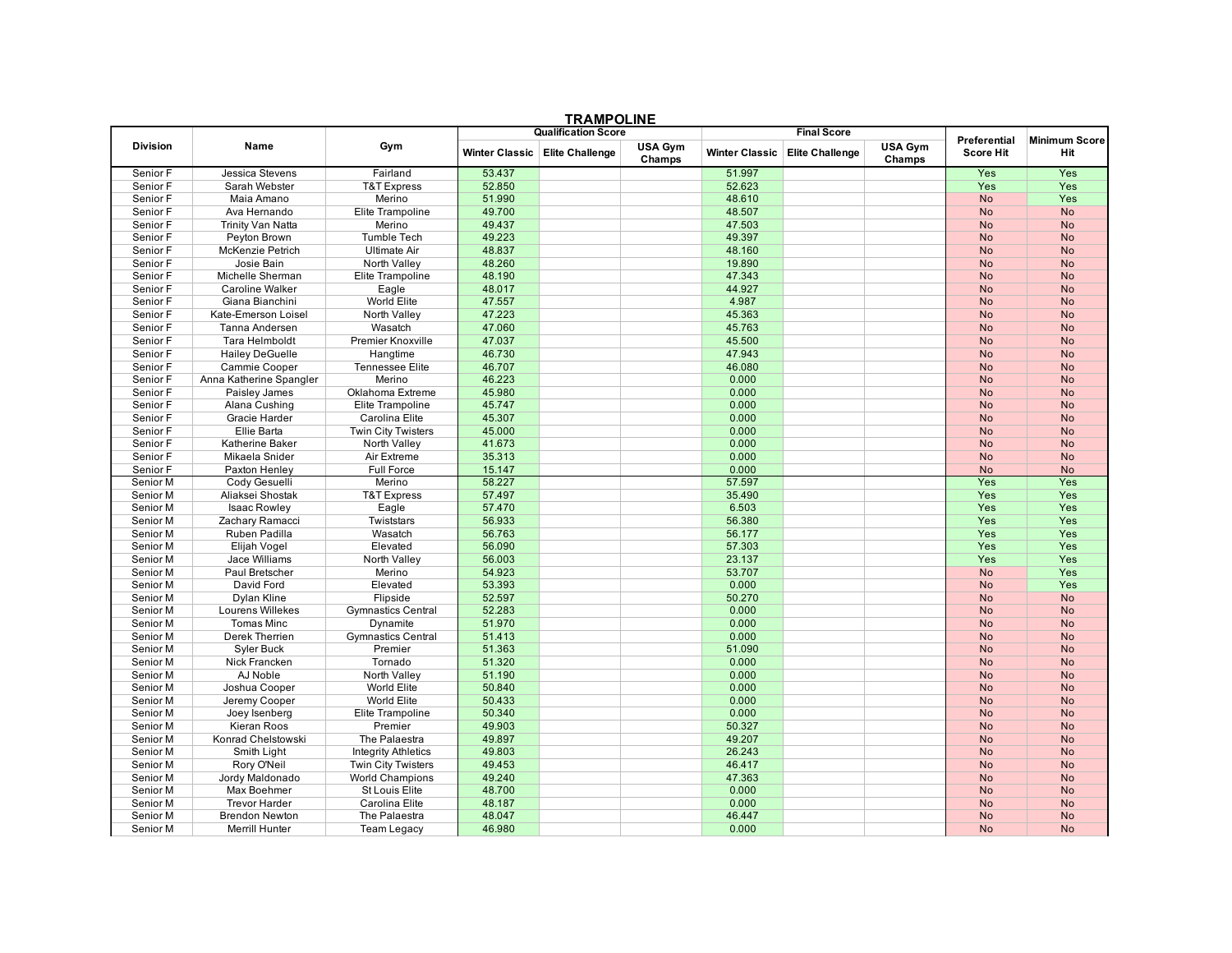| Senior M | Jack Collard    | <b>Silver Stars</b>        | 44.823 | 0.000 | <b>No</b> | <b>No</b> |
|----------|-----------------|----------------------------|--------|-------|-----------|-----------|
| Senior M | Nate Swanepoel  | Vargas                     | 43.987 | 0.000 | <b>No</b> | <b>No</b> |
| Senior M | Joshua Bly      | <b>Integrity Athletics</b> | 43.310 | 0.000 | <b>No</b> | <b>No</b> |
| Senior M | Jonathon Purdum | Airbenders                 | 35.453 | 0.000 | <b>No</b> | <b>No</b> |
| Senior M | CJ Castiglione  | Wasatch                    | 35.147 | 0.000 | <b>No</b> | <b>No</b> |
| Senior M | Aaron Remole    | Carolina Elite             | 33.673 | 0.000 | <b>No</b> | <b>No</b> |
| Senior M | Ben Adams       | Sonshine                   | 28.577 | 0.000 | <b>No</b> | <b>No</b> |
| Senior M | Tenma Ide       | Elevated                   | 21.790 | 0.000 | <b>No</b> | <b>No</b> |
| Senior M | Changa Anderson | Silver Stars               | 6.207  | 0.000 | <b>No</b> | <b>No</b> |

Indicates athletes not eligible (2-event requirement)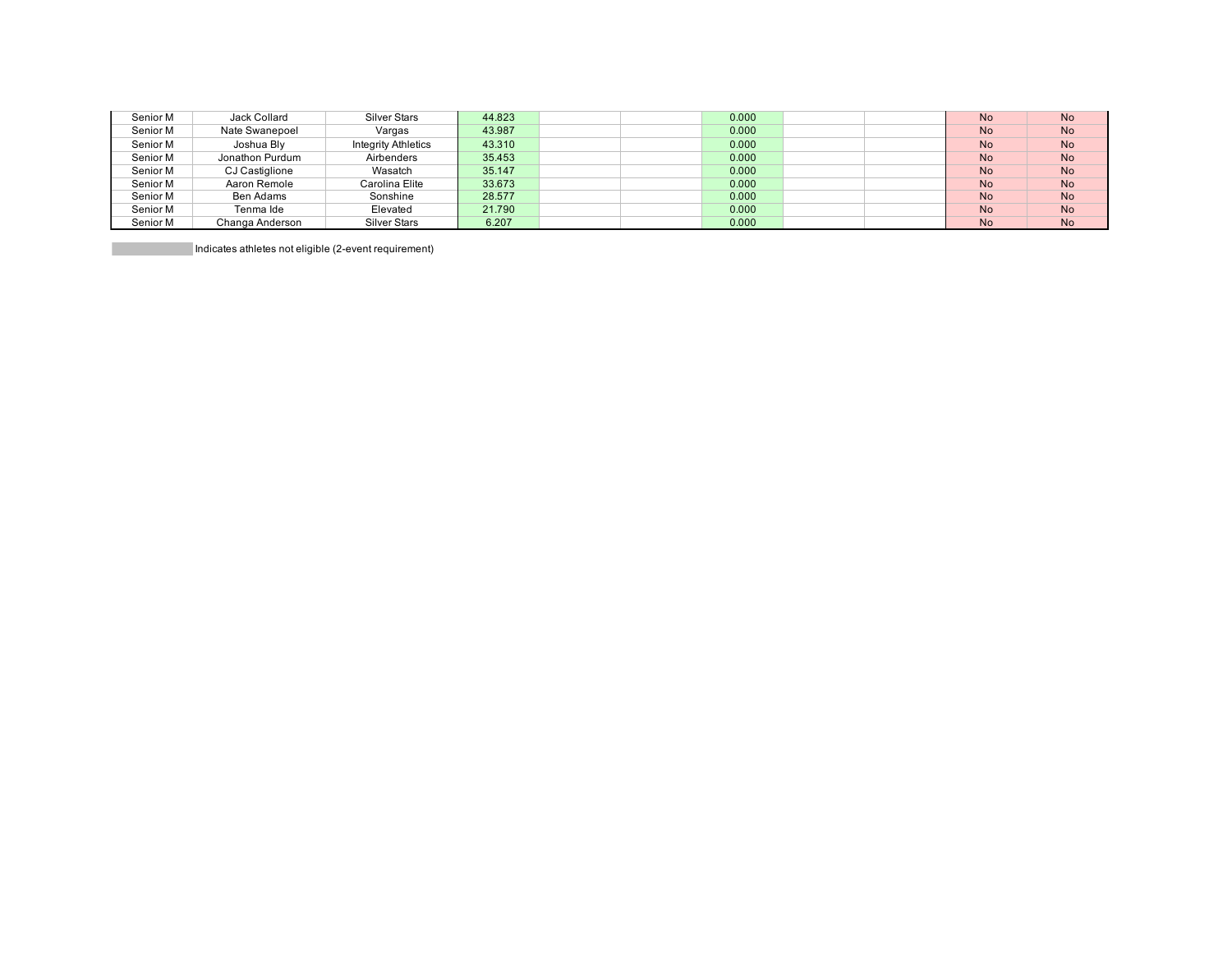| <b>TUMBLING</b> |                         |                            |                            |                        |                          |                       |                        |                          |                      |           |
|-----------------|-------------------------|----------------------------|----------------------------|------------------------|--------------------------|-----------------------|------------------------|--------------------------|----------------------|-----------|
|                 |                         |                            | <b>Qualification Score</b> |                        | <b>Final Score</b>       |                       |                        | Preferential             | <b>Minimum Score</b> |           |
| <b>Division</b> | Name                    | Gym                        | <b>Winter Classic</b>      | <b>Elite Challenge</b> | <b>USA Gym</b><br>Champs | <b>Winter Classic</b> | <b>Elite Challenge</b> | <b>USA Gym</b><br>Champs | <b>Score Hit</b>     | Hit       |
| Senior M        | Kaden Brown             | Wasatch                    | 55.734                     |                        |                          | 55.867                |                        |                          | Yes                  | Yes       |
| Senior M        | Dominic Dumas           | Air Extreme                | 51.334                     |                        |                          | 51.533                |                        |                          | Yes                  | Yes       |
| Senior M        | Patrick Lyell           | Elmwood                    | 48.666                     |                        |                          | 50.267                |                        |                          | Yes                  | Yes       |
| Senior M        | Kaleb Cave              | Fairland                   | 47.733                     |                        |                          | 49.534                |                        |                          | <b>No</b>            | Yes       |
| Senior M        | Alec Pelezo             | <b>World Champions</b>     | 47.067                     |                        |                          | 46.533                |                        |                          | <b>No</b>            | <b>No</b> |
| Senior M        | Kayne Johnson           | <b>Tennessee Elite</b>     | 46.667                     |                        |                          | 46.667                |                        |                          | <b>No</b>            | <b>No</b> |
| Senior M        | Charlie Larson          | <b>Twin City Twisters</b>  | 46.034                     |                        |                          | 49.266                |                        |                          | <b>No</b>            | Yes       |
| Senior M        | Raf Bryant              | <b>Integrity Athletics</b> | 45.700                     |                        |                          | 45.633                |                        |                          | <b>No</b>            | <b>No</b> |
| Senior M        | Tyji Kazeem-Riley       | <b>FlipCity South</b>      | 45.700                     |                        |                          | 38.867                |                        |                          | <b>No</b>            | <b>No</b> |
| Senior M        | Dylan Bealey            | Aspire                     | 45.133                     |                        |                          | 45.867                |                        |                          | <b>No</b>            | <b>No</b> |
| Senior M        | Morgan Kessler          | <b>World Champions</b>     | 44.367                     |                        |                          | 43.667                |                        |                          | <b>No</b>            | <b>No</b> |
| Senior M        | <b>BJ</b> Mensah        | CAVU                       | 43.200                     |                        |                          | 42.733                |                        |                          | <b>No</b>            | <b>No</b> |
| Senior M        | <b>Bayley Pierce</b>    | Pierce Athletics           | 42.533                     |                        |                          | 0.000                 |                        |                          | <b>No</b>            | <b>No</b> |
| Senior M        | Smith Light             | <b>Integrity Athletics</b> | 41.000                     |                        |                          | 43.600                |                        |                          | <b>No</b>            | <b>No</b> |
| Senior M        | Jovohn Arriaga          | <b>Desert Gymcats</b>      | 40.500                     |                        |                          | 0.000                 |                        |                          | <b>No</b>            | <b>No</b> |
| Senior M        | <b>Hunter Moravec</b>   | Elite Sports Complex       | 39.967                     |                        |                          | 41.766                |                        |                          | <b>No</b>            | <b>No</b> |
| Senior M        | Alexander Cole          | Dynamite                   | 39.200                     |                        |                          | 0.000                 |                        |                          | <b>No</b>            | <b>No</b> |
| Senior M        | Ghavyn Thompson         | Aspire Kids                | 37.600                     |                        |                          | 43.133                |                        |                          | <b>No</b>            | <b>No</b> |
| Senior F        | <b>Miah Bruns</b>       | <b>World Champions</b>     | 48.634                     |                        |                          | 48.100                |                        |                          | <b>No</b>            | Yes       |
| Senior F        | <b>Isabel Steinmetz</b> | <b>Gymnastics Central</b>  | 46.466                     |                        |                          | 44.800                |                        |                          | <b>No</b>            | Yes       |
| Senior F        | <b>Tasha Williams</b>   | <b>World Champions</b>     | 46.367                     |                        |                          | 47.300                |                        |                          | <b>No</b>            | Yes       |
| Senior F        | Jill Papenhause         | Central Illinois           | 46.033                     |                        |                          | 44.566                |                        |                          | <b>No</b>            | <b>No</b> |
| Senior F        | Shelby Nobuhara         | <b>High Altitude</b>       | 45.200                     |                        |                          | 44.733                |                        |                          | <b>No</b>            | <b>No</b> |
| Senior F        | Tia Taylor              | <b>Premier Knoxville</b>   | 44.933                     |                        |                          | 44.333                |                        |                          | <b>No</b>            | <b>No</b> |
| Senior F        | Sarah Thompson          | J and J                    | 44.633                     |                        |                          | 45.067                |                        |                          | <b>No</b>            | <b>No</b> |
| Senior F        | Nasiarra Riley          | <b>FlipCity South</b>      | 44.567                     |                        |                          | 42.233                |                        |                          | <b>No</b>            | <b>No</b> |
| Senior F        | Savanna Cecil           | <b>Premier Knoxville</b>   | 44.500                     |                        |                          | 44.533                |                        |                          | <b>No</b>            | <b>No</b> |
| Senior F        | Nastia Katchalova       | Elite World                | 43.800                     |                        |                          | 0.000                 |                        |                          | <b>No</b>            | <b>No</b> |
| Senior F        | Lizzie Roiger           | <b>Central Illinois</b>    | 43.367                     |                        |                          | 43.633                |                        |                          | <b>No</b>            | <b>No</b> |
| Senior F        | Karlee English          | Powerhouse                 | 42.733                     |                        |                          | 40.467                |                        |                          | <b>No</b>            | <b>No</b> |
| Senior F        | <b>Brooklyn Brumble</b> | Oklahoma Extreme           | 42.234                     |                        |                          | 42.567                |                        |                          | <b>No</b>            | <b>No</b> |
| Senior F        | Ashley McDonald         | Wasatch                    | 41.766                     |                        |                          | 37.600                |                        |                          | <b>No</b>            | <b>No</b> |
| Senior F        | Ava Binkowski           | Elite Sports Complex       | 41.067                     |                        |                          | 41.467                |                        |                          | <b>No</b>            | <b>No</b> |
| Senior F        | Susan Gill              | Eagle                      | 40.733                     |                        |                          | 0.000                 |                        |                          | <b>No</b>            | <b>No</b> |
| Senior F        | Kira Schwartz           | So Cal TTC                 | 40.633                     |                        |                          | 0.000                 |                        |                          | <b>No</b>            | <b>No</b> |
| Senior F        | Amanda Coes             | So Cal TTC                 | 35.700                     |                        |                          | 36.801                |                        |                          | <b>No</b>            | <b>No</b> |

Indicates athletes not eligible (2-event requirement)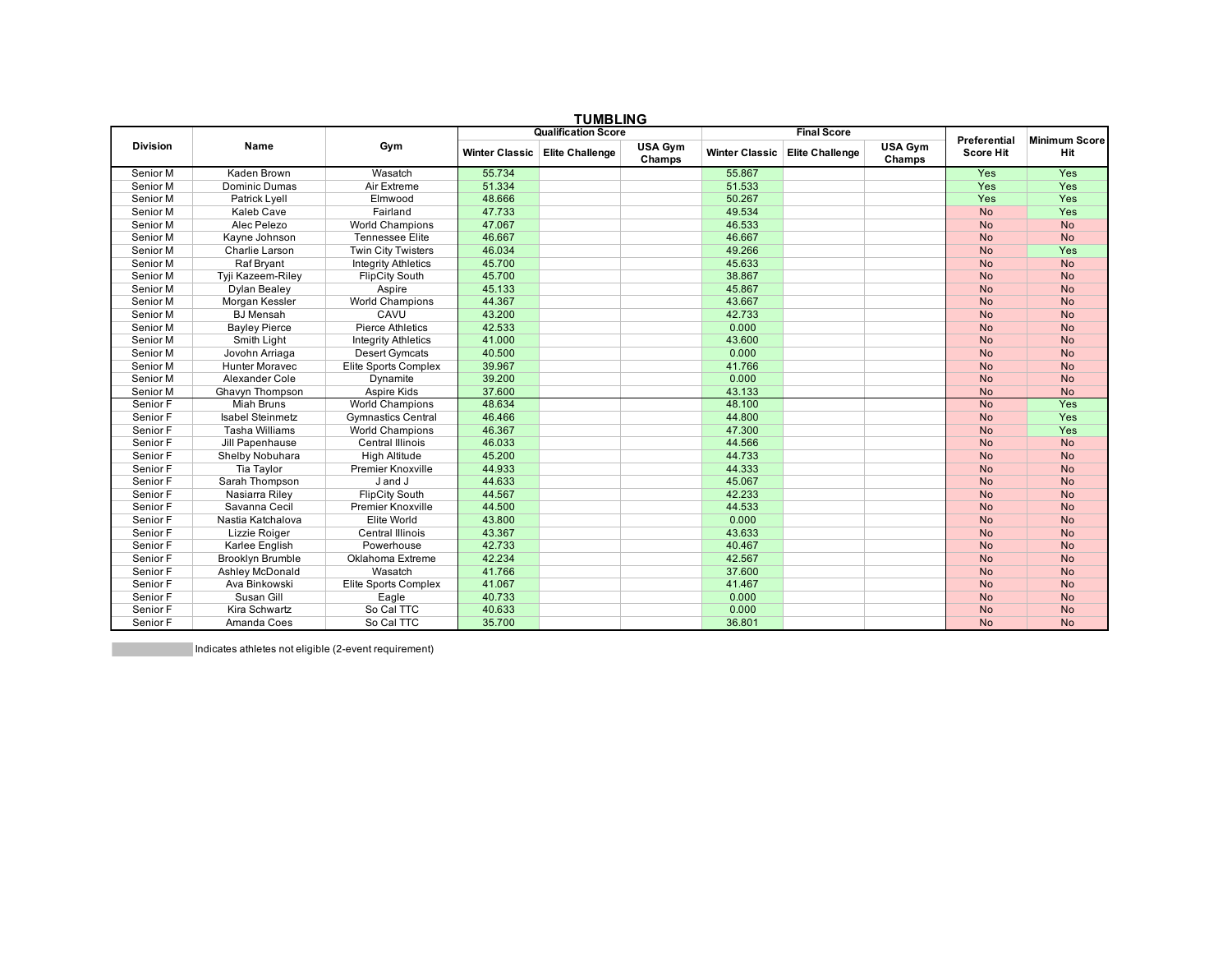|                      |                          |                            | <b>DOUBLE-MINI</b><br><b>Qualification Score</b> |                                  |                          |                       | <b>Final Score</b>     |                   |                        |                        |
|----------------------|--------------------------|----------------------------|--------------------------------------------------|----------------------------------|--------------------------|-----------------------|------------------------|-------------------|------------------------|------------------------|
|                      |                          |                            |                                                  |                                  |                          |                       |                        |                   | <b>Preferential</b>    | <b>Minimum Score</b>   |
| <b>Division</b>      | Name                     | Gym                        |                                                  | Winter Classic   Elite Challenge | <b>USA Gym</b><br>Champs | <b>Winter Classic</b> | <b>Elite Challenge</b> | USA Gym<br>Champs | <b>Score Hit</b>       | Hit                    |
| Senior F             | Shelby Nobuhara          | <b>High Altitude</b>       | 50.934                                           |                                  |                          | 50.267                |                        |                   | Yes                    | Yes                    |
| Senior F             | Aliah Raga               | <b>Dulles</b>              | 50.333                                           |                                  |                          | 50.900                |                        |                   | Yes                    | Yes                    |
| Senior F             | Tristan Van Natta        | <b>Integrity Athletics</b> | 50.267                                           |                                  |                          | 51.133                |                        |                   | Yes                    | Yes                    |
| Senior F             | Josie Bain               | North Valley               | 50.066                                           |                                  |                          | 49.200                |                        |                   | <b>Yes</b>             | Yes                    |
| Senior F             | Ava Binkowski            | Elite Sports Complex       | 49.800                                           |                                  |                          | 48.067                |                        |                   | <b>No</b>              | Yes                    |
| Senior F             | Kristle Lowell           | <b>Fondulac Flyers</b>     | 49.267                                           |                                  |                          | 47.800                |                        |                   | <b>No</b>              | Yes                    |
| Senior F             | Kira Schwartz            | So Cal TTC                 | 48.900                                           |                                  |                          | 48.667                |                        |                   | <b>No</b>              | Yes                    |
| Senior F             | <b>Ariel Kibler</b>      | <b>Gymnastics Central</b>  | 48.533                                           |                                  |                          | 48.934                |                        |                   | <b>No</b>              | Yes                    |
| Senior F             | <b>Caitlin Hiser</b>     | <b>Gymnastics Central</b>  | 47.934                                           |                                  |                          | 0.000                 |                        |                   | <b>No</b>              | <b>No</b>              |
| Senior F             | Gracie Harder            | Carolina Elite             | 47.600                                           |                                  |                          | 0.000                 |                        |                   | <b>No</b>              | <b>No</b>              |
| Senior F             | <b>Finley Merker</b>     | DuPage                     | 47.134                                           |                                  |                          | 0.000                 |                        |                   | <b>No</b>              | <b>No</b>              |
| Senior F             | Avery Kroeker            | Let it Shine               | 47.100                                           |                                  |                          | 47.267                |                        |                   | <b>No</b>              | <b>No</b>              |
| Senior F             | Susan Gill               | Eagle                      | 47.067                                           |                                  |                          | 0.000                 |                        |                   | <b>No</b>              | <b>No</b>              |
| Senior F             | Katherine Baker          | North Valley               | 46.467                                           |                                  |                          | 45.934                |                        |                   | <b>No</b>              | <b>No</b>              |
| Senior F             | <b>Caroline Walker</b>   | Eagle                      | 46.000                                           |                                  |                          | 46.933                |                        |                   | <b>No</b>              | <b>No</b>              |
| Senior F             | <b>Trinity Van Natta</b> | Merino                     | 45.000                                           |                                  |                          | 0.000                 |                        |                   | <b>No</b>              | <b>No</b>              |
| Senior F             | Karlee English           | Powerhouse                 | 44.834                                           |                                  |                          | 0.000                 |                        |                   | <b>No</b>              | <b>No</b>              |
| Senior F             | Kate-Emerson Loisel      | North Valley               | 44.733                                           |                                  |                          | 46.133                |                        |                   | <b>No</b>              | <b>No</b>              |
| Senior F             | Maia Amano               | Merino                     | 40.500                                           |                                  |                          | 0.000                 |                        |                   | <b>No</b>              | <b>No</b>              |
| Senior F             | Cammie Cooper            | <b>Tennessee Elite</b>     | 36.733                                           |                                  |                          | 0.000                 |                        |                   | <b>No</b>              | <b>No</b>              |
| Senior M             | Ruben Padilla            | Wasatch                    | 61.467                                           |                                  |                          | 58.867                |                        |                   | Yes                    | Yes                    |
| Senior M             | Tomas Minc               | Dynamite                   | 57.466                                           |                                  |                          | 54.466                |                        |                   | Yes                    | Yes                    |
| Senior M             | Changa Anderson          | <b>Silver Stars</b>        | 56.500                                           |                                  |                          | 54.400                |                        |                   | Yes                    | Yes                    |
| Senior M             | <b>Merrill Hunter</b>    | <b>Team Legacy</b>         | 54.800                                           |                                  |                          | 38.900                |                        |                   | Yes                    | Yes                    |
| Senior M             | Charlie Larson           | <b>Twin City Twisters</b>  | 53.967                                           |                                  |                          | 27.033                |                        |                   | <b>No</b>              | Yes                    |
| Senior M             | <b>Hunter Moravec</b>    | Elite Sports Complex       | 53.800                                           |                                  |                          | 53.833                |                        |                   | <b>No</b>              | Yes                    |
| Senior M             | Dylan Kline              | Flipside                   | 53.433                                           |                                  |                          | 52.434                |                        |                   | <b>No</b>              | Yes                    |
| Senior M             | Rory O'Neil              | <b>Twin City Twisters</b>  | 52.933                                           |                                  |                          | 47.300                |                        |                   | <b>No</b>              | Yes                    |
| Senior M             | CJ Castiglione           | Wasatch                    | 52.633                                           |                                  |                          | 0.000                 |                        |                   | <b>No</b>              | Yes                    |
| Senior M             | Joshua Cooper            | World Elite                | 51.800                                           |                                  |                          | 0.000                 |                        |                   | <b>No</b>              | <b>No</b>              |
| Senior M             | Jonathon Purdum          | Airbenders                 | 51.600                                           |                                  |                          | 0.000                 |                        |                   | <b>No</b>              | <b>No</b>              |
| Senior M             | Alec Pelezo              | <b>World Champions</b>     | 51.133                                           |                                  |                          | 0.000                 |                        |                   | <b>No</b>              | <b>No</b>              |
| Senior M             | Nick Franken             | Tornado                    | 51.000                                           |                                  |                          | 0.000                 |                        |                   | <b>No</b>              | <b>No</b>              |
| Senior M             | Raf Bryant               | <b>Integrity Athletics</b> | 51.000                                           |                                  |                          | 0.000                 |                        |                   | <b>No</b>              | <b>No</b>              |
| Senior M             | Nate Swanepoel           | Vargas                     | 50.633                                           |                                  |                          | 42.500                |                        |                   | <b>No</b>              | <b>No</b>              |
| Senior M             | Jeremy Cooper            | World Elite                | 50.600                                           |                                  |                          | 0.000                 |                        |                   | <b>No</b>              | <b>No</b>              |
| Senior M             | Ben Adams                | Sonshine                   | 50.400                                           |                                  |                          | 0.000                 |                        |                   | <b>No</b>              | <b>No</b>              |
| Senior M             | <b>Brendon Newton</b>    | The Palaestra              | 50.300                                           |                                  |                          | 0.000                 |                        |                   | <b>No</b>              | <b>No</b>              |
| Senior M             | Alexander Cole           | Dynamite                   | 50.133                                           |                                  |                          | 0.000                 |                        |                   | <b>No</b>              | <b>No</b>              |
| Senior M             | Roman Alvarez            | <b>Tumble Tech</b>         | 50.133                                           |                                  |                          | 51.066                |                        |                   | <b>No</b>              | <b>No</b>              |
| Senior M             | Ryan Diez                | <b>TAG USA</b>             | 49.600                                           |                                  |                          | 47.334                |                        |                   | <b>No</b>              | <b>No</b>              |
| Senior M             | <b>Brandon Anderson</b>  | <b>Spark Athletics</b>     | 49.400                                           |                                  |                          | 0.000                 |                        |                   | <b>No</b>              | <b>No</b>              |
| Senior M             | <b>BJ</b> Mensah         | CAVU                       | 49.300                                           |                                  |                          | 0.000                 |                        |                   | <b>No</b>              | <b>No</b>              |
| Senior M             | <b>Carver Stennett</b>   | <b>Fondulac Flyers</b>     | 49.266                                           |                                  |                          | 0.000                 |                        |                   | <b>No</b>              | <b>No</b>              |
| Senior M             | Smith Light              | <b>Integrity Athletics</b> | 48.600                                           |                                  |                          | 0.000                 |                        |                   | <b>No</b>              | <b>No</b>              |
| Senior M             | Mateo Ucros              | <b>TAG USA</b>             | 47.933                                           |                                  |                          | 47.867                |                        |                   | <b>No</b>              | <b>No</b>              |
| Senior M             | Aaron Remole             | Carolina Elite             | 47.667                                           |                                  |                          | 0.000                 |                        |                   | <b>No</b>              | <b>No</b>              |
| Senior M             |                          | Aspire                     | 47.500                                           |                                  |                          | 50.167                |                        |                   | <b>No</b>              | <b>No</b>              |
|                      | Dylan Bealey             |                            |                                                  |                                  |                          |                       |                        |                   |                        |                        |
| Senior M<br>Senior M | Konrad Chelstowski       | The Palaestra              | 47.434<br>46.933                                 |                                  |                          | 0.000<br>0.000        |                        |                   | <b>No</b><br><b>No</b> | <b>No</b><br><b>No</b> |
|                      | Joshua Bly               | <b>Integrity Athletics</b> |                                                  |                                  |                          | 0.000                 |                        |                   |                        |                        |
| Senior M             | Jaden Vales              | <b>Spark Athletics</b>     | 41.267                                           |                                  |                          |                       |                        |                   | <b>No</b>              | <b>No</b>              |
| Senior M             | <b>Trevor Harder</b>     | Carolina Elite             | 40.700                                           |                                  |                          | 0.000                 |                        |                   | <b>No</b>              | <b>No</b>              |

## **DOUBLE-MINI**